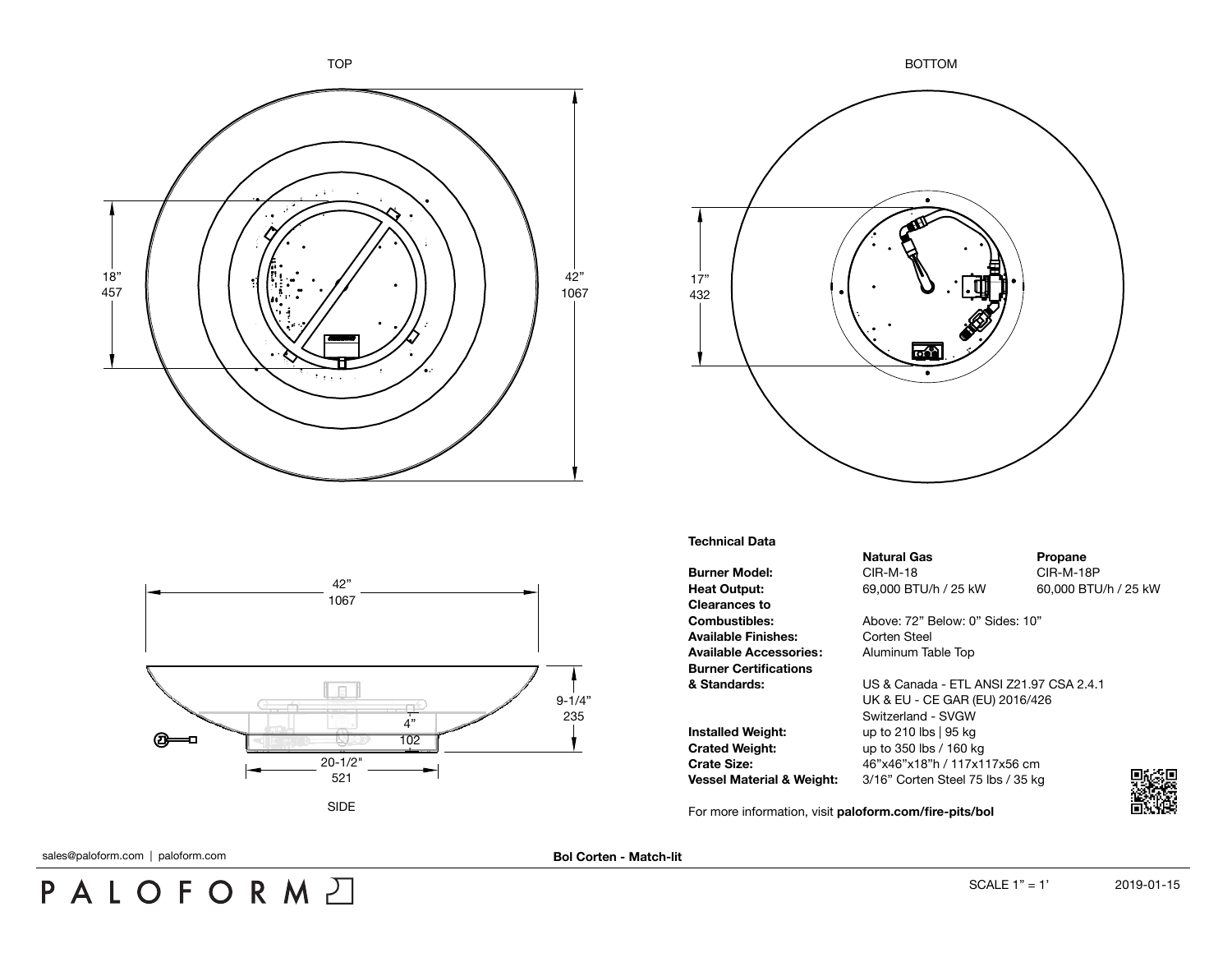



-To

11" 279

**Combustibles:** Above: 72" Below: 0" Sides: 10"

**& Standards:** US & Canada - ETL ANSI Z21.97 CSA 2.4.1 UK & EU - CE GAR (EU) 2016/426 Switzerland - SVGW **Crate Size:** 46"x46"x22"h / 117x117x56 cm **Vessel Material & Weight:** 3/16" Corten Steel 100 lbs / 45 kg

For more information, visit **[paloform.com/fire-pits/bol](http://paloform.com/fire-pits/bento-corten)**

sales@paloform.com | paloform.com **Bol Corten - Electronic** 

PALOFORMA